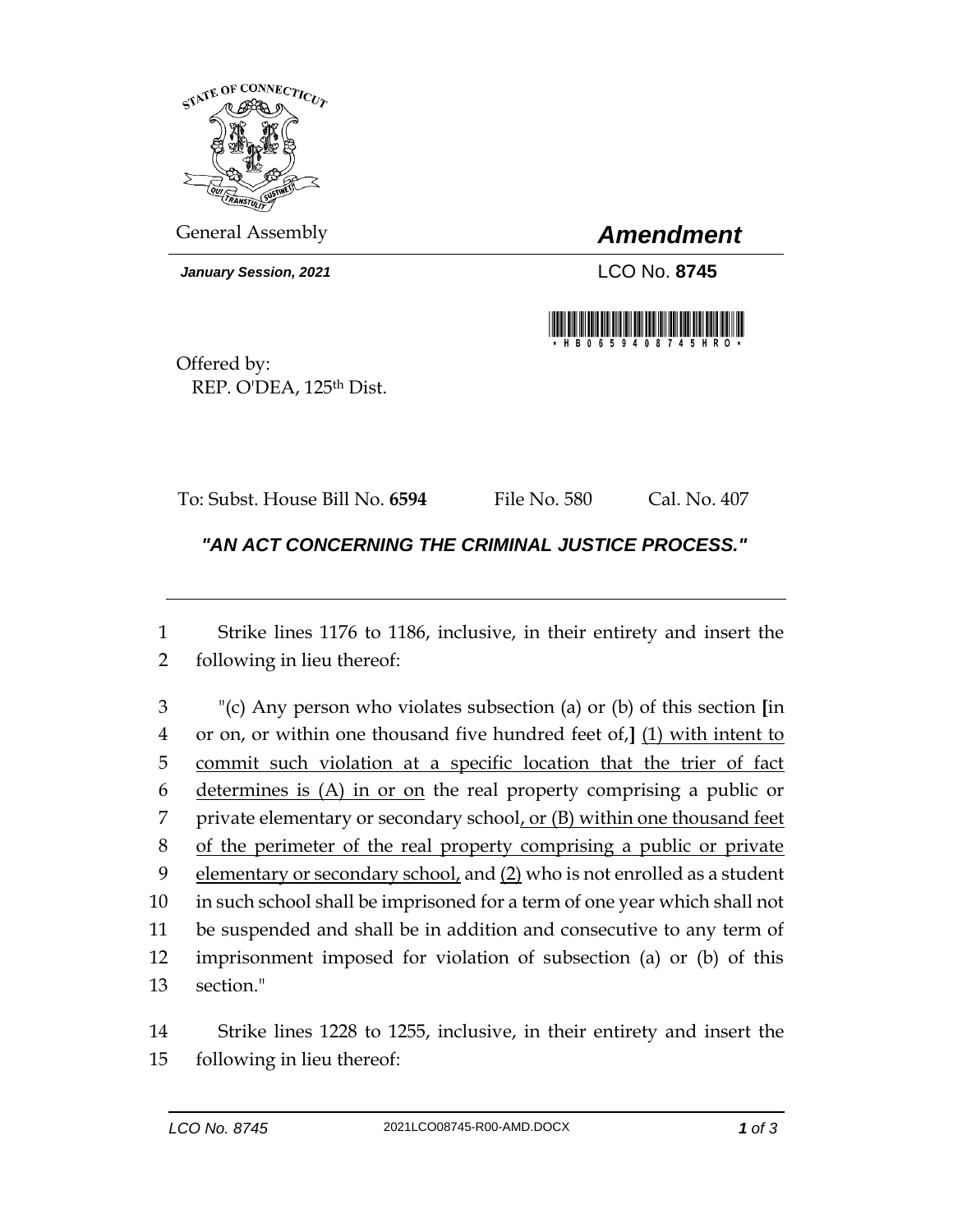"(b) Any person who violates section 21a-277 or 21a-278 by manufacturing, distributing, selling, prescribing, dispensing, compounding, transporting with the intent to sell or dispense, possessing with the intent to sell or dispense, offering, giving or administering to another person any controlled substance **[**in or on, or within one thousand five hundred feet of,**]** with intent to commit such violation at a specific location that the trier of fact determines is (1) in or on the real property comprising a (A) public or private elementary or secondary school, **[**a**]** (B) public housing project, or **[**a**]** (C) licensed child care center, as defined in section 19a-77, that is identified as a child care 26 center by a sign posted in a conspicuous place, or (2) within one thousand feet of the perimeter of the real property comprising such (A) 28 public or private elementary or secondary school, or (B) licensed child care center, or (3) within two hundred feet of the perimeter of the real property comprising such public housing project, shall be imprisoned for a term of three years, which shall not be suspended and shall be in addition and consecutive to any term of imprisonment imposed for violation of section 21a-277 or 21a-278. To constitute a violation of this subsection, an act of transporting or possessing a controlled substance shall be with intent to sell or dispense in or on, or within one thousand **[**five hundred**]** feet of the perimeter of, the real property comprising a public or private elementary or secondary school **[**, a public housing project**]** or a licensed child care center, as defined in section 19a-77, that is identified as a child care center by a sign posted in a conspicuous place or within two hundred feet of the perimeter of, the real property comprising a public housing project. For the purposes of this subsection, "public housing project" means dwelling accommodations operated as a state or federally subsidized multifamily housing project by a housing authority, nonprofit corporation or municipal developer, as defined in section 8-39, pursuant to chapter 128 or by the Connecticut Housing Authority pursuant to chapter 129."

 Strike lines 1273 to 1282, inclusive, in their entirety and insert the following in lieu thereof:

"(b) Any person who violates subsection (a) of this section with intent